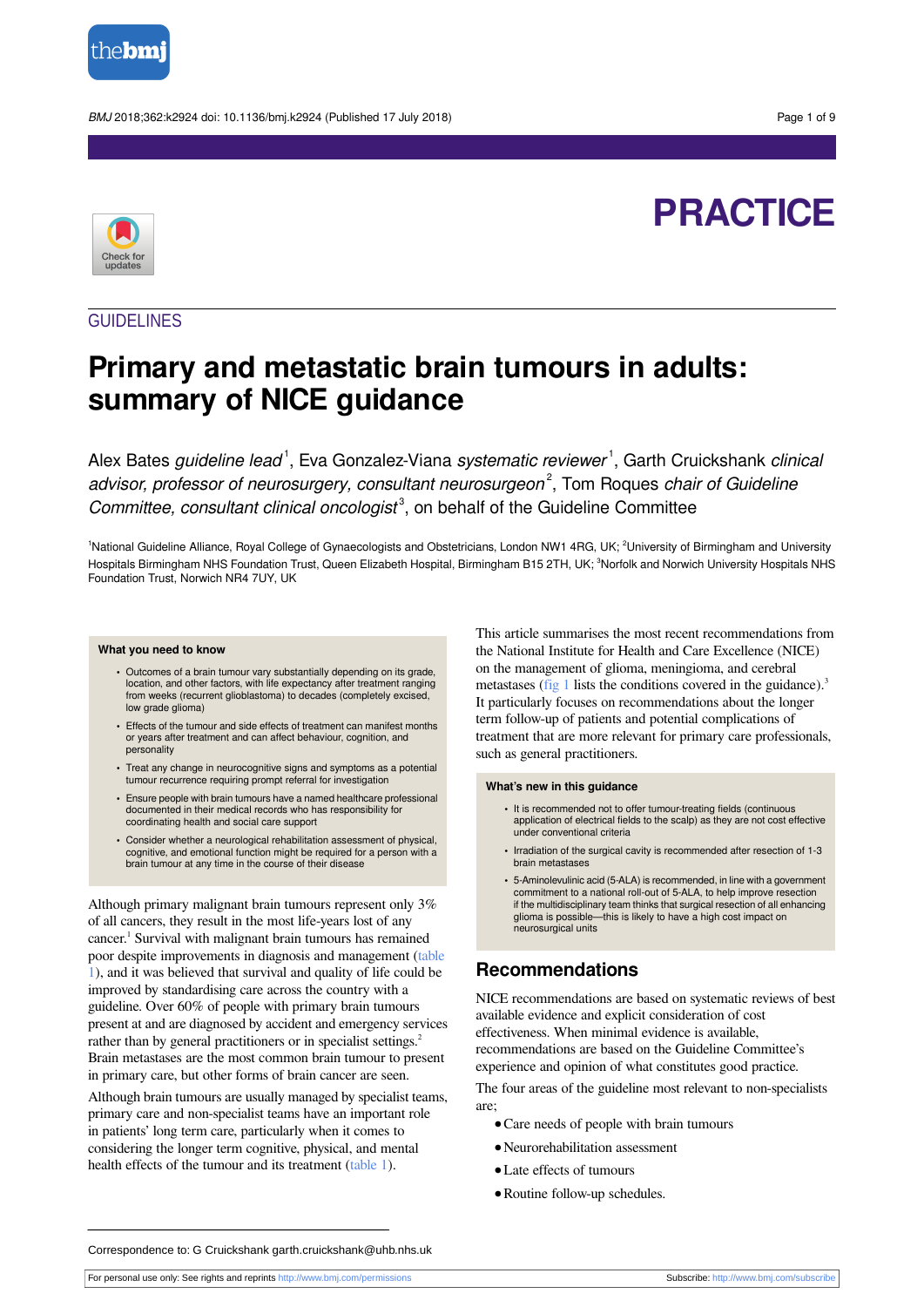## **Care needs of people with brain tumours**

## Consider complex care needs

Brain tumours are unique in that they affect a person's sense of selfhood by physically interfering with normal brain function. The guideline emphasises the importance of addressing these areas of complex additional need.

- **•**Be aware that the care needs of people with brain tumours represent a unique challenge because, in addition to physical disability, the tumour and treatment can have affect:
- **–**Behaviour
- **–**Cognition
- **–** Personality.
- **•**Discuss health and social care support needs with the person with a brain tumour and their relatives and carers (as appropriate). Take into account the complex health and social care support needs that people with any type of brain tumour and their relatives and carers may have (psychological, cognitive, physical, spiritual, emotional).
- **•**Set aside enough time to discuss the impact of the brain tumour on the person and their relatives and carers and to elicit and discuss their health and social care support needs. [*Based on medium to high quality qualitative evidence*]

## Provide a named point of contact

Coordinating these complex needs is challenging, and a key requirement for people with a brain tumour is a contact with whom they can discuss their concerns, and who will usually be allocated by either secondary care centres or the tertiary neurosciences centre. Ensure this contact is clearly visible in all medical records, including primary care, so that the person with a brain tumour and their primary and secondary care teams can coordinate care and support effectively.

**•**Provide a named healthcare professional with responsibility for coordinating health and social care support for people with brain tumours and their relatives and carers—for example, a key worker (often a clinical nurse specialist) as defined in NICE guidance on improving outcomes for people with brain and other central nervous system tumours. 4 [*Based on high quality qualitative evidence*]

## Sharing information

People with brain tumours are often dissatisfied with the way information is provided to them. 5 The guideline recognises that the way information is delivered and the timing are important, but clarifies that some information is legally required and should not be forgotten. While specialists usually make and explain the diagnosis and treatment, non-specialists are often asked to interpret this further for the patient.

- **•**Give information to the person with a brain tumour and their relatives and carers (as appropriate): **–** In a realistic and empathetic manner
	- **–** In suitable formats (written and spoken, with information available to take away) following the principles in the NICE guideline on patient experience in adult NHS services<sup>6</sup>
	- **–** At appropriate times throughout their care pathway.
- **•**Provide and explain clinical results, for example imaging and pathology reports, to the person with a brain tumour and their relatives and carers as soon as possible.

**•**Explain to the person that they have a legal obligation to notify the Driver and Vehicle Licensing Agency (DVLA) if they have a brain tumour, and that this may have implications for their driving.

[*Based on medium to high quality qualitative evidence and the opinion of the Guideline Committee (GC)*]

### **Neurorehabilitiation assessment**

NICE intend to commission separate guidelines on neurological rehabilitation, and therefore the guideline only made recommendations on an assessment for such rehabilitation. Referrals to neurological rehabilitation are mostly made by secondary and tertiary care specialists, although they can also be done by primary care clinicians and non-specialists.

- **•**Consider referring the person with a brain tumour for a neurological rehabilitation assessment of physical, cognitive, and emotional function at diagnosis and at every stage of follow-up.
- **•**Offer people with brain tumours and their relatives and carers (as appropriate) information on accessing neurological rehabilitation, and on what needs it can help address.
- **•**Give people with brain tumours and their relatives and carers information on:
	- **–** Neurological rehabilitation options in the community as an outpatient or as an inpatient
- **–** How to get a neurological rehabilitation assessment.
- [*Based on the opinion and experience of the GC*]

## **Late effects of tumours**

<span id="page-1-0"></span>The treatment of brain tumours can have side effects months or years after treatment. [Table 2](#page-6-0) gives examples of these late effects, and [box 1](#page-1-0) lists recommendations made by the Guideline Committee on how to reduce risks.

**Box 1: Examples of how to manage risk of late side effects of radiotherapy**

After cranial radiotherapy—Encourage a healthy lifestyle, including exercise, a healthy diet, and stopping smoking (if applicable), to decrease the risk of stroke

At risk of stroke—Check blood pressure, HbA<sub>1c</sub> level, and cholesterol profile regularly (frequency not specified in guideline due to lack of consensus)

At risk of cognitive decline-Consider ongoing neuropsychology assessmen

At risk of visual impairment—Consider referral for ophthalmological assessment

At risk of hearing loss-Consider referral for hearing test

At risk of hypopituitarism after radiotherapy\*—Check endocrine function regularly

Asymptomatic ischaemic stroke†—Refer to stroke services

\*Common if the pituitary gland receives a significant dose of radiation †Identified by magnetic resonance imaging during active monitoring

**•**Assess the person's individual risk of developing late effects when they finish treatment. Record these in their written treatment summary and explain them to the person (and their relatives and carers, as appropriate). [*Based on the opinion and experience of the GC*]

## **Routine follow-up schedules**

The Guideline Committee discussed the many roles of follow-up, including the proactive support of people with brain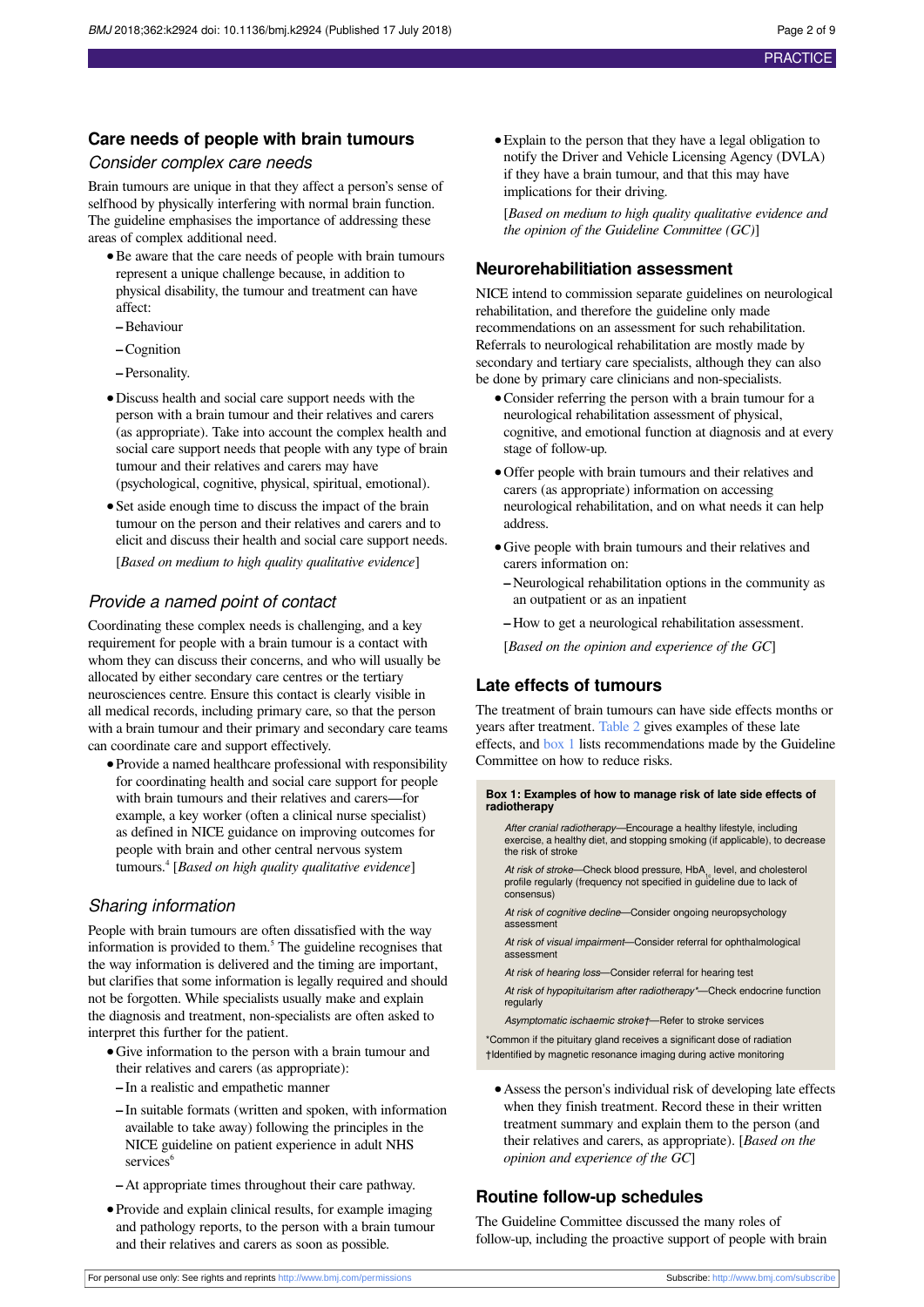tumours and early identification of disease recurrence or progression. The potential harms of too many hospital visits and scans were also acknowledged.

There is wide variation across practice in follow-up regimens. Included in the guideline are recommendations for follow-up for glioma, metastases, and meningioma (see boxes 2-4) that will allow for the first time planning of services and in particular estimations of workload for surveillance imaging.

#### **Box 2: Suggested clinical review schedule for people with glioma by tumour grade**

#### **Grade I**

- Scan at 12 months, then consider:
- **•** Discharge if no tumour visible on imaging, unless completely resected pilocytic astrocytoma
- **•** Imaging at increasing intervals for 15 years for completely resected pilocytic astrocytoma
- **•** If imaging needed every 1-3 years for rest of life if tumour is visible on imaging

#### **Grade II, IDH1 mutation, 1p19q non-codeletion; Grade II, 1p19q codeletion; Grade III, 1p19q codeletion**

First 2 years after treatment—Scan at 3 months, then every 6 months

Years 2-4—Scan annually

- Years 5-10—Scan every 1-2 years
- >10 years—Consider ongoing imaging every 1-2 years

#### **Grade II, IDH1 wild type; Grade III, 1p19q non-codeletion; Grade IV (glioblastoma)**

First 2 years after treatment—Scan every 3-6 months

Years 2-4—Scan every 6-12 months

Years 5-10—Scan annually

>10 years—Consider ongoing imaging every 1-2 years

#### **Box 3: Suggested clinical review schedule for people with meningioma by tumour grade**

#### **Grade I, no residual tumour\***

First year after treatment—Scan at 3 months Years 1-3—Scan annually Years 4-9-Scan every 2 years >9 years—Consider discharge

#### **Grade I, residual tumour\***

First year after treatment—Scan at 3 months Years 1-5-Scan annually Years 6-9-Scan every 2 years >9 years—Consider discharge

#### **Grade I, after radiotherapy**

First year after treatment—Scan at 6 months Years 1-3-Scan annually Years 4-9—Scan every 2 years >9 years—Consider discharge

#### **Grade II**

First year after treatment—Scan at 3 months, then 3-6 months later Years 1-5-Scan annually

Years 6-9—Scan every 2 years

- >9 years—Consider discharge
- 

**Grade III**

First 2 years after treatment—Scan every 3-6 months

Years 3-5-Scan every 6-12 months

>6 years—Scan annually

#### **Asymptomatic incidental meningioma**

Scan at 12 months. If no change, consider discharge or scan at 5 years

\*Presence of residual tumour can be established only after the first scan at 3 months

#### **Box 4: Suggested clinical review schedule for people with metastases**

First year after treatment—Every 3 months Second years—Every 4-6 months >2 years—Annually

The Guideline Committee discussed the advantages and disadvantages of more frequent follow-up (except for patients with active symptoms). These are described in [table 3](#page-7-0) and could form the basis of a conversation with someone worried about their follow-up.

The critical recommendation of importance to the non-specialist clinical population is to treat changes in neurological signs and symptoms as potential signals of recurrent cancer and to contact the original treatment centre or tertiary centre if concerned:

**•**Arrange a clinical review, including appropriate imaging, for people with brain metastases who develop new or changing neurological symptoms or signs at any time. [*Based on the opinion and experience of the GC*]

### **Implementation**

The committee recognised that the care of people with brain tumours and those surviving requires both health and social programmes and is concerned that continuity between these services is supported.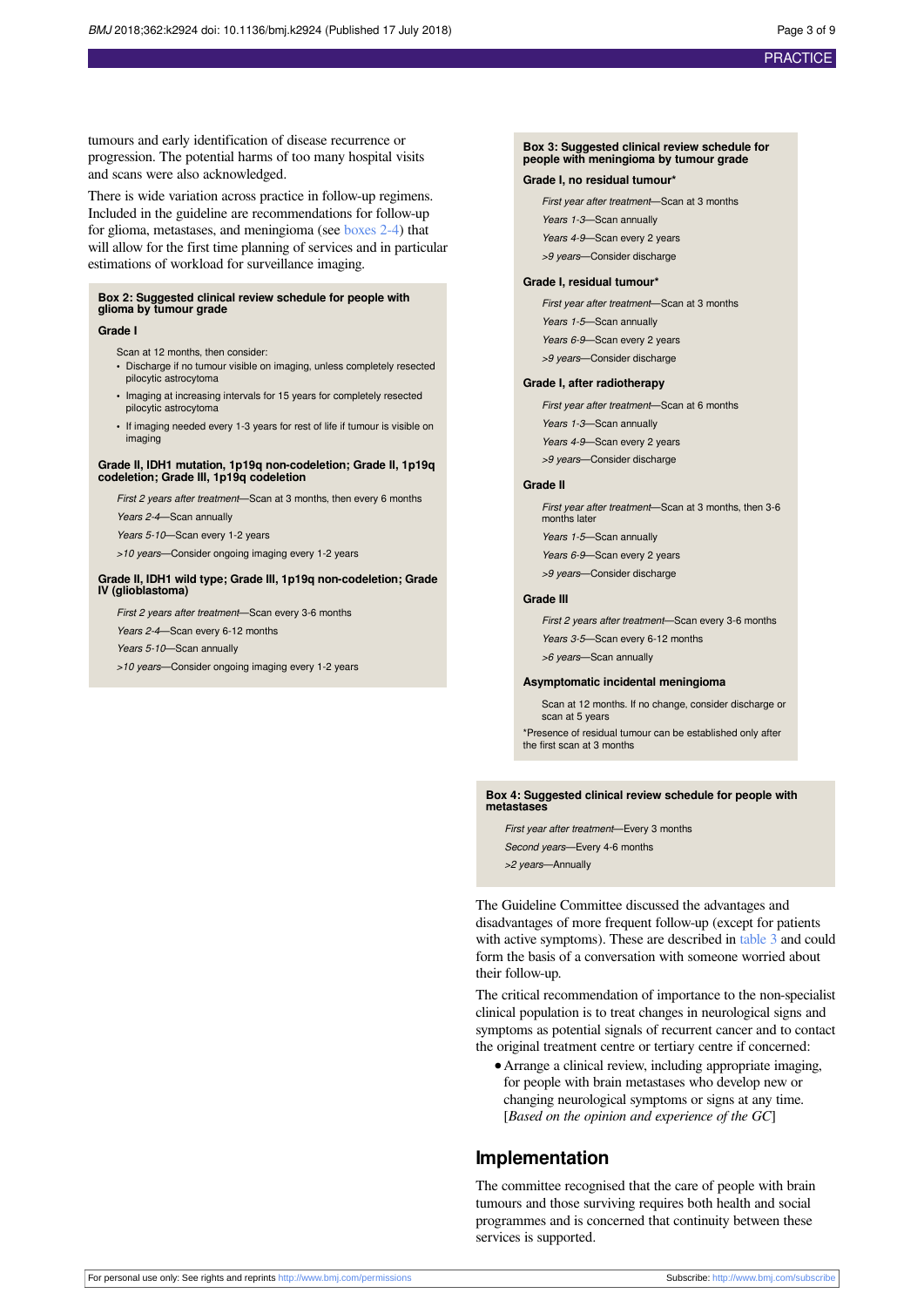## **Future research**

The Guideline Committee identified several areas where they were unable to make recommendations because of a lack of high quality evidence, and therefore prioritised five areas for research [\(box 5\)](#page-3-0). Of these, one is specifically relevant for primary care providers: "Does early detection of recurrence after treatment improve overall survival/outcomes in molecularly stratified glioma?" The committee decided to prioritise glioma research as it is the most common type of primary brain tumour. Research is needed to establish at what point the value of identifying recurrence early is outweighed by the harms of increasing burden to patients and increasing the burden on primary care providers of screening more extensively for changing neurological symptoms and signs. [Box 6](#page-3-1) provides details of this suggested trial.

#### <span id="page-3-0"></span>**Box 5: Recommendations for further research**

- **•** Does the addition of concurrent and adjuvant temozolomide to radiotherapy improve overall survival in patients with IDH wild type grade II glioma?
- **•** Does a dedicated supportive care clinic in addition to standard care improve outcomes for people with low-grade glioma?
- **•** Does early referral to palliative care improve outcomes for people with glioblastomas in comparison with standard oncology care?
- **•** Does early detection of recurrence after treatment improve overall survival/outcomes in molecularly stratified glioma?
- <span id="page-3-1"></span>**•** Is immediate or deferred radiotherapy better for incompletely excised grade I meningioma?

#### **Box 6: Possible design for primary care trial**

Population—Adults (≥18 years old) with newly treated glioma stratified by molecular subtypes

Prognostic or risk factor—Routine imaging (as per guideline recommendations) with intervention when needed

Comparator (without the risk factor)—Imaging on symptoms only with immediate intervention

Outcomes—Overall survival (primary outcome), neurological function, cost effectiveness

Study design—Prospective multicentre study collecting prospective data from community (GP) service, imaging service, and hospital

Timeframe—Will vary by subgroup, but in some groups the timeframe will be ≥10 years

#### **Guidelines into practice**

- **•** Could I discuss the advantages and disadvantages of more frequent follow-up of people with brain tumours with someone asking for my advice?
- **•** Do I have a written copy of the risk of late effects of treatment for every person who has been treated for a brain tumour at my practice?
- **•** How would I refer someone with new or changing neurological symptoms for a specialist clinic review?

#### **How patients were involved in the creation of this article**

Patients were not directly involved in this article. Committee members involved in this guideline included three patient representatives, who contributed to the formulation of the recommendations summarised here.

#### **Further information on the guidance**

#### **Methods**

This guidance was developed by the National Guideline Alliance in accordance with NICE guideline development methods [\(www.nice.org.uk/media/default/](http://www.nice.org.uk/media/default/about/what-we-do/our-programmes/developing-nice-guidelines-the-manual.pdf) [about/what-we-do/our-programmes/developing-nice-guidelines-the-manual.](http://www.nice.org.uk/media/default/about/what-we-do/our-programmes/developing-nice-guidelines-the-manual.pdf) [pdf](http://www.nice.org.uk/media/default/about/what-we-do/our-programmes/developing-nice-guidelines-the-manual.pdf)).

A guideline committee was established by the National Guideline Alliance, which incorporated healthcare professionals with expertise in managing brain tumours (three neurosurgeons, one neurologist, four oncologists, one neuropsychologist, one diagnostic radiologist, two neuro-oncology clinical nurse specialists, one brain and central nervous system tumour rehabilitation specialist, one neuropathologist) and three lay members.

The committee identified relevant clinical questions, collected and appraised clinical evidence, and evaluated the cost effectiveness of proposed interventions where possible. Qualitative reviews were undertaken to explore aspects related to information and neurological rehabilitation.

Quality ratings of the evidence were based on GRADE methodology [\(www.](http://www.gradeworkinggroup.org/) [gradeworkinggroup.org/\)](http://www.gradeworkinggroup.org/). These relate to the quality of the available evidence evidence for assessed outcomes or themes rather than the quality of the study.

The scope and the draft of the guideline went through a rigorous reviewing process, in which stakeholder organisations were invited to comment; the group took all comments into consideration when producing the final version of the guideline.

All versions of the guideline are available from the NICE website ([www.nice.](http://www.nice.org.uk/ng99) [org.uk/ng99](http://www.nice.org.uk/ng99)).

A formal review of the need to update a guideline is usually undertaken by NICE after its publication. NICE will conduct a review to determine whether the evidence base has progressed significantly to alter the guideline recommendations and warrants an update.

The members of the guideline committee were Tom Roques, Garth Cruickshank, Alison Cameron, Catherine Derbyshire, Colin Watts, David Summers, Eileen Andrews, Helen Bulbeck, Ingela Oberg, Isabella Robbins, Jeremy Rees, Sara Erridge, Sara Robson, Sarah Jefferies, Sebastian Brandner, Stuart Smith, and Zoe Faulkner.

The members of the National Guideline Alliance technical team were Alex Bates, Eva Gonzalez-Viana (from September 2016), Huayi Huang (from September 2017 to January 2018), James Hawkins, John Graham, Katherine Andrea (from October 2017), Katrina Blears (until September 2016), Kelly Williams (from November 2016 until March 2017), Leanne Saxon (from September 2016 until April 2017), Mia Schmidt-Hansen (from February 2017), Natasha Pillai (until November 2016), Sabrina Naqvi (from September 2016 until November 2016), Stephanie Arnold, Victoria Rowlands (from November 2016 until October 2017), with additional support from Angela Bennett, Annabel Flint, Jennifer Francis, Matthew Prettyjohns, Méleshah Brown and Sally Humphreys.

Contributors: All authors contributed to the initial draft of this article, helped revise the manuscript, and approved the final version for publication.

The views expressed in this article are those of the authors and not necessarily those of NICF

Funding: AB and EG are employees of the National Guideline Alliance, which is commissioned and funded by NICE to develop clinical guidelines and write this BMJ summary. No authors received special funding from any other source to write this summary.

Competing interests: We declare the following interests based on NICE's policy on conflicts of interests (available at [www.nice.org.uk/Media/Default/About/Who](http://www.nice.org.uk/Media/Default/About/Who-we-are/Policies-and-procedures/code-of-practice-for-declaring-and-managing-conflicts-of-interest.pdf)[we-are/Policies-and-procedures/code-of-practice-for-declaring-and-managing](http://www.nice.org.uk/Media/Default/About/Who-we-are/Policies-and-procedures/code-of-practice-for-declaring-and-managing-conflicts-of-interest.pdf)[conflicts-of-interest.pdf\)](http://www.nice.org.uk/Media/Default/About/Who-we-are/Policies-and-procedures/code-of-practice-for-declaring-and-managing-conflicts-of-interest.pdf): TR is local principle investigator for several trials funded by CRUK, and local principal investigator of the PLATFORM trial on oesophago-gastric cancer, funded by MedImmune. GC is local investigator on DCVax trial on glioblastoma, funded by North west Biotherapeutics and IDEB trial on glioblastoma, funded by BTG International. GC has also given evidence on brain tumour research in parliament. The authors' full statements can be viewed at [www.nice.org.uk/guidance/ng99/documents/committee-member-list-2](http://www.nice.org.uk/guidance/ng99/documents/committee-member-list-2).

- Kirkby NF, Jefferies SJ, Jena R, Burnet NG. A mathematical model of the treatment and survival of patients with high-grade brain tumours. J Theor Biol 2007;245:112-24. 10.1016/j.jtbi.2006.09.007 17084863
- 2 Elliss-Brookes L, McPhail S, Ives A, etal . Routes to diagnosis for cancer determining the patient journey using multiple routine data sets. Br J Cancer 2012;107:1220-6. 10.1038/bjc.2012.408 22996611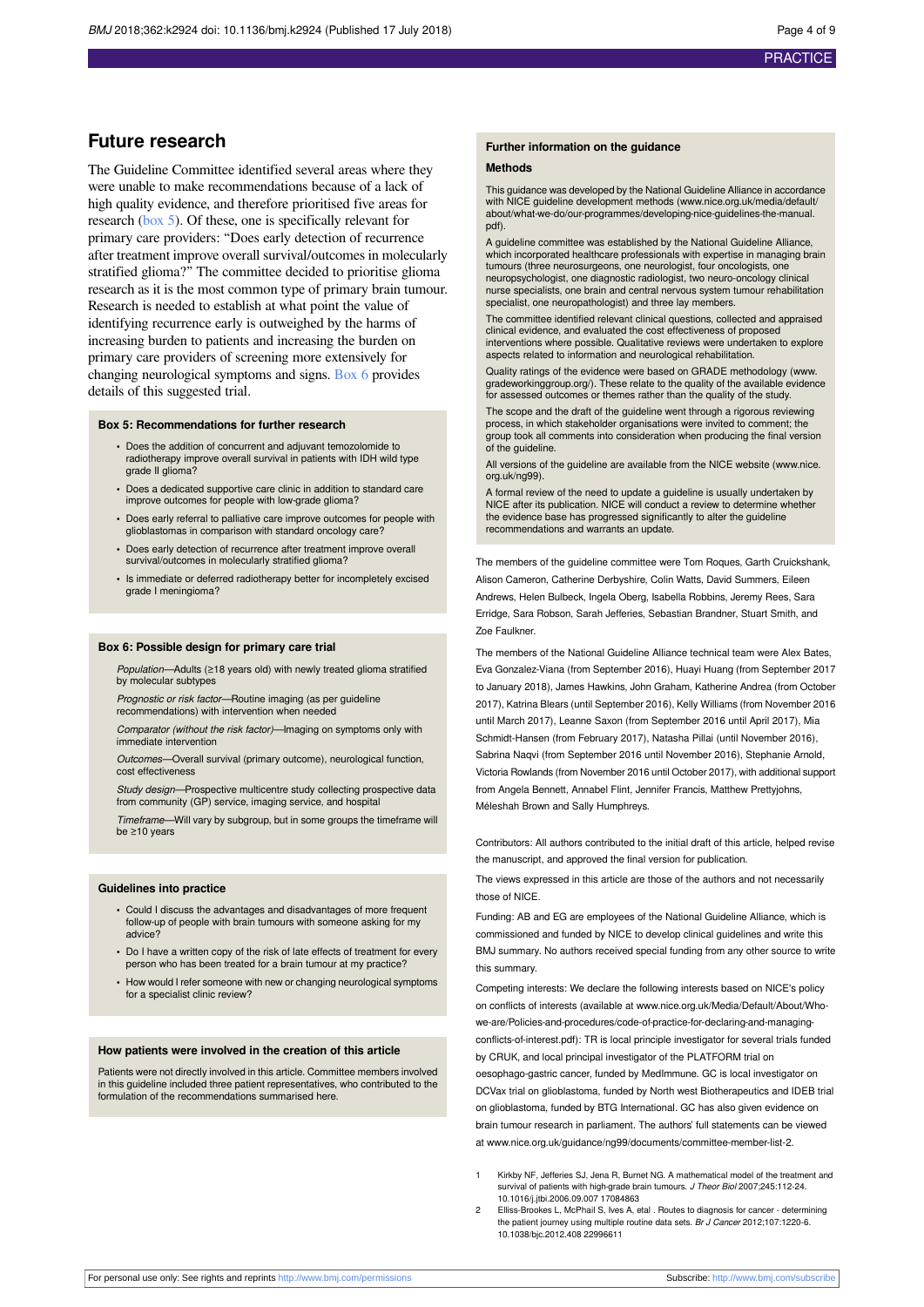- 3 National Institute for Health and Care Excellence. Brain tumours (primary) and brain metastases in adults (NICE guideline NG99). 2018. [www.nice.org.uk/guidance/ng99.](http://www.nice.org.uk/guidance/ng99)
- 4 National Institute for Health and Care Excellence. Improving outcomes for people with brain and other central nervous system tumours (cancer service guideline 10). 2006.
- [www.nice.org.uk/guidance/csg10.](http://www.nice.org.uk/guidance/csg10) 5 Cavers D, Hacking B, Erridge SC, Morris PG, Kendall M, Murray SA. Adjustment and support needs of glioma patients and their relatives: serial interviews. *Psychooncology*<br>2013;22:1299-305. 10.1002/pon.3136 22848038
- 6 National Institute for Health and Care Excellence. Patient experience in adult NHS services: improving the experience of care for people using adult NHS services (clinical guideline 138). 2012. [www.nice.org.uk/guidance/cg138](http://www.nice.org.uk/guidance/cg138).

Published by the BMJ Publishing Group Limited. For permission to use (where not already granted under a licence) please go to [http://group.bmj.com/group/rights-licensing/](http://group.bmj.com/group/rights-licensing/permissions) [permissions](http://group.bmj.com/group/rights-licensing/permissions)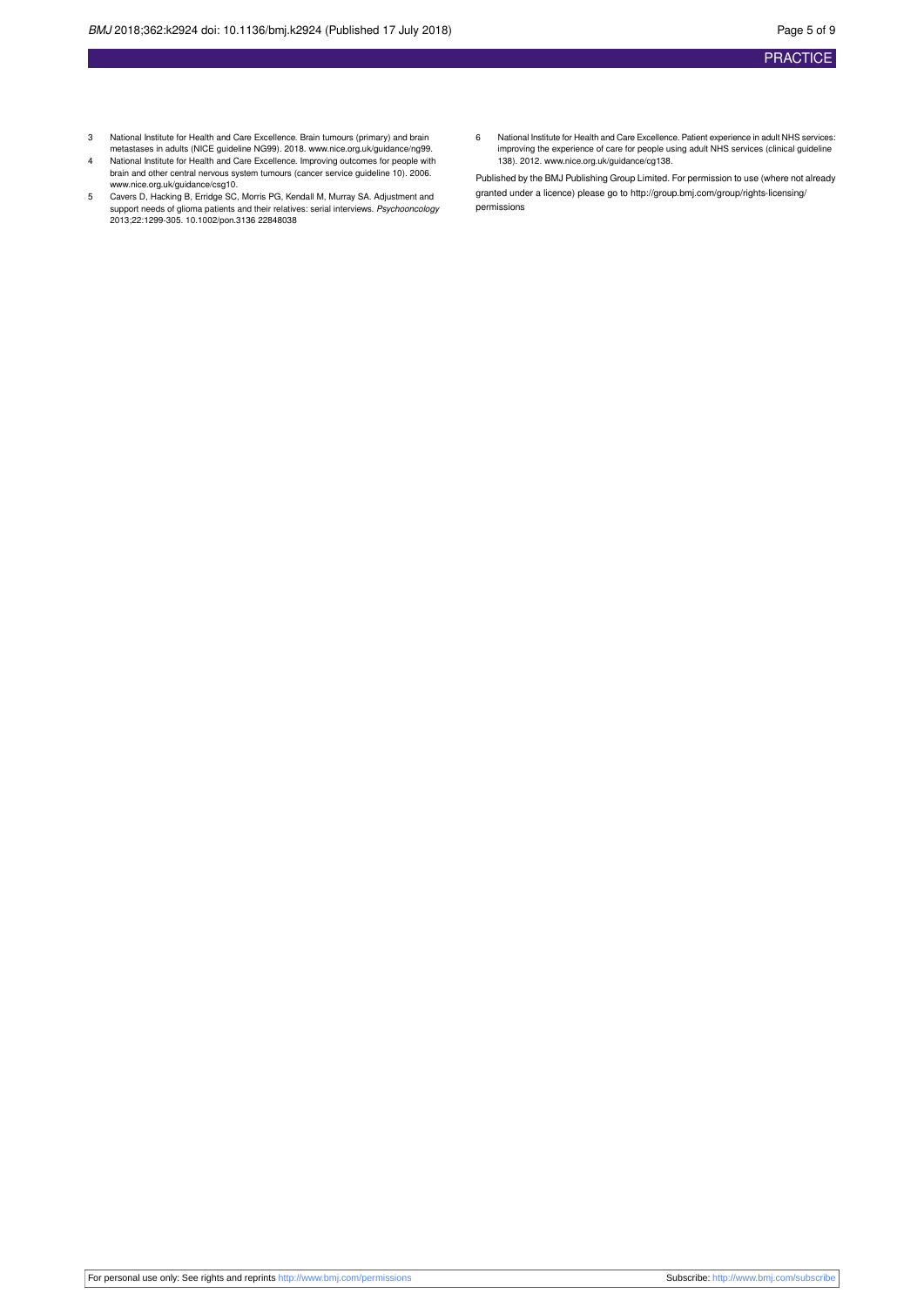## **Tables**

<span id="page-5-0"></span>**Table 1| Care requirements for brain tumours by approximate median survival**

| <b>Tumour type</b>                                                                                                     | <b>Median survival</b> |  |
|------------------------------------------------------------------------------------------------------------------------|------------------------|--|
| Longer survival: lifelong care needed to maintain quality of life                                                      |                        |  |
| Meningioma grade I or II                                                                                               | $\geq$ 10 years        |  |
| Glioma grade II, IDH1 mutation                                                                                         | 5-10 years             |  |
| Oligodendroglioma grade III, IDH1 mutation, 1p19q codeletion, ATRX mutation                                            | 5-10 years             |  |
| More limited lifespan: rapid assessment and maximum care and support required without delay to protect quality of life |                        |  |
| Meningioma grade III                                                                                                   | $1-5$ years            |  |
| Midline glioma grade I, histone H3 K27M mutations                                                                      | 1-2 years              |  |
| Glioma grade II, IDH1 wild type                                                                                        | 1-3 years              |  |
| Astrocytoma grade III, IDH1 mutation, 1p19q non-codeleted, ATRX mutation                                               | 1-3 years              |  |
| Glioblastoma grade IV                                                                                                  | 1-2 years              |  |
| Primary central nervous system lymphoma                                                                                | 1-2 years              |  |
| Recurrences of the above                                                                                               | 6-12 months            |  |
| Metastatic malignancy to the brain*:                                                                                   |                        |  |
| Not suitable for surgery or stereotactic radiotherapy                                                                  | 2-6 months             |  |
| Suitable for treatment with surgery or stereotactic radiotherapy                                                       | 6-18 months            |  |

IDH1 = isocitrate dehydrogenase 1.

\* Survival rates vary significantly depending on therapies available for the primary tumour, systemic control, treatability and size of cranial lesion.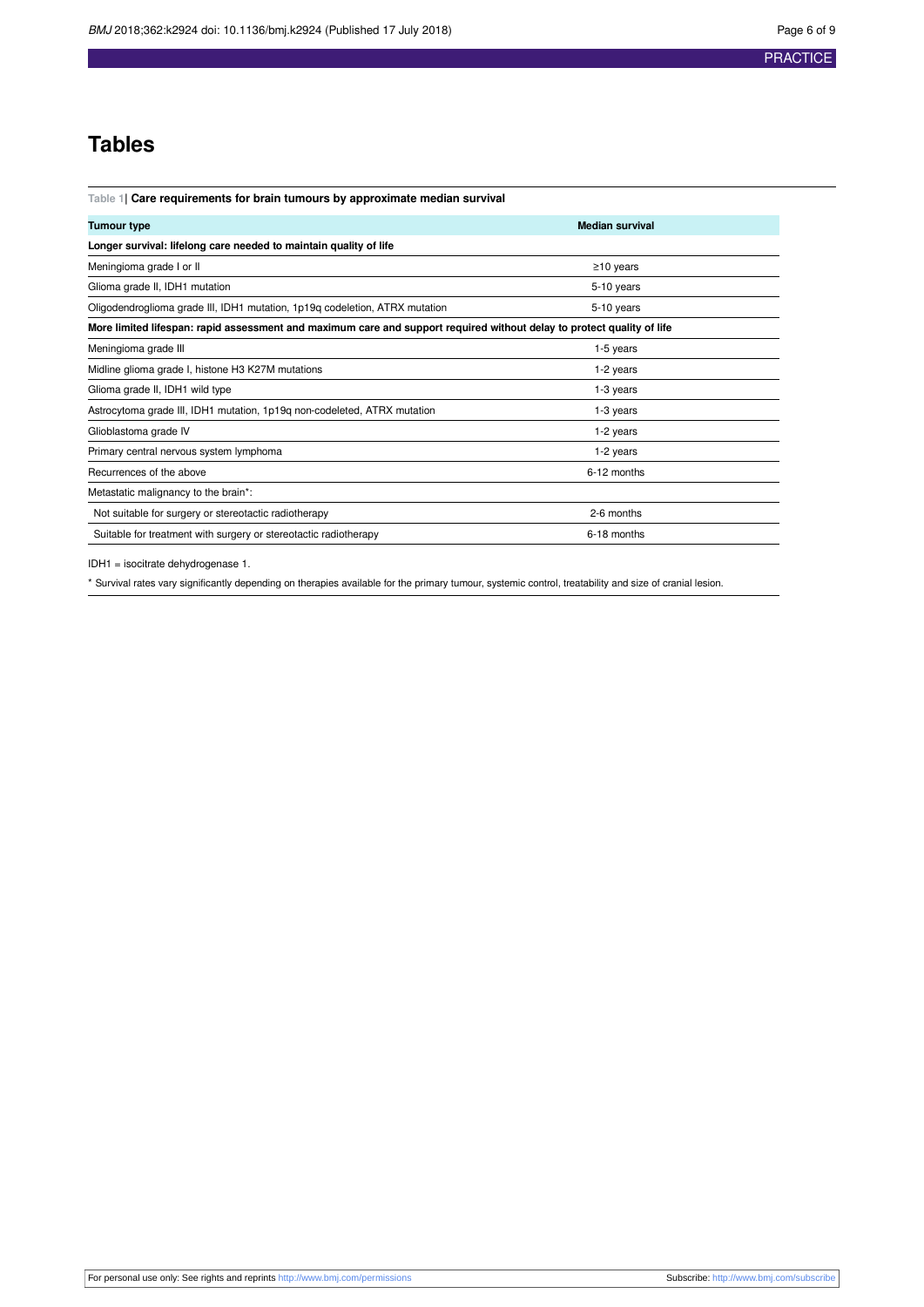| <b>Treatment</b>                                      | Early effects (during therapy and for 4-6 weeks after<br>radiotherapy)                                                                                                                 | Late effects (months to years after therapy)                                                                                                                                                                                                                                                                                                                                                                                                                                   |
|-------------------------------------------------------|----------------------------------------------------------------------------------------------------------------------------------------------------------------------------------------|--------------------------------------------------------------------------------------------------------------------------------------------------------------------------------------------------------------------------------------------------------------------------------------------------------------------------------------------------------------------------------------------------------------------------------------------------------------------------------|
| Radiotherapy                                          | • Fatigue<br>• Hair loss (temporary or permanent)<br>. Headache and nausea<br>• Skin changes (dermatitis)<br>· Otitis (externa or media)<br>• Changes in taste<br>• Decreased appetite | • Hypopituitarism<br>• Cognitive decline<br>• Radiation necrosis (seizures, focal deficit) (mainly >3 years<br>post-therapy)<br>• SMART (stroke-like migraine attacks) (>4 years post-therapy)<br>• "Stroke" (radiation vasculitis) (>4 years post-therapy)<br>• Secondary malignancy (1% in 10-20 years)<br>• Cavernoma (>5 years post-therapy)<br>• Cataracts (>10 years post-therapy)<br>• Infertility (cranio-spinal irradiation or involving pituitary)<br>• Hearing loss |
| Chemotherapy:                                         |                                                                                                                                                                                        |                                                                                                                                                                                                                                                                                                                                                                                                                                                                                |
| Temozolomide, lomustine,<br>procarbazine, vincristine | • Bone marrow suppression                                                                                                                                                              | • Infertility                                                                                                                                                                                                                                                                                                                                                                                                                                                                  |
| Procarbazine (vincristine rarely)                     | • Epilepsy                                                                                                                                                                             |                                                                                                                                                                                                                                                                                                                                                                                                                                                                                |
| Procarbazine, vincristine                             | • Neuropathy (nerve damage with numbness, pain or<br>weakness)<br>• Cranial nerve abnormalities<br>• Autonomic neuropathy                                                              | May take many months to reverse                                                                                                                                                                                                                                                                                                                                                                                                                                                |
| Temozolomide                                          | • Nausea, vomiting, headache, fatigue, constipation, rash                                                                                                                              |                                                                                                                                                                                                                                                                                                                                                                                                                                                                                |
| Procarbazine                                          | • Nausea, vomiting, drowsiness                                                                                                                                                         | • Infertility                                                                                                                                                                                                                                                                                                                                                                                                                                                                  |
| Lomustine, carmustine                                 |                                                                                                                                                                                        | • Pulmonary toxicity                                                                                                                                                                                                                                                                                                                                                                                                                                                           |
| Vincristine                                           | • Hyponatraemia                                                                                                                                                                        |                                                                                                                                                                                                                                                                                                                                                                                                                                                                                |

## <span id="page-6-0"></span>**Table 2| Examples of early and late side effects of treatment for brain tumours**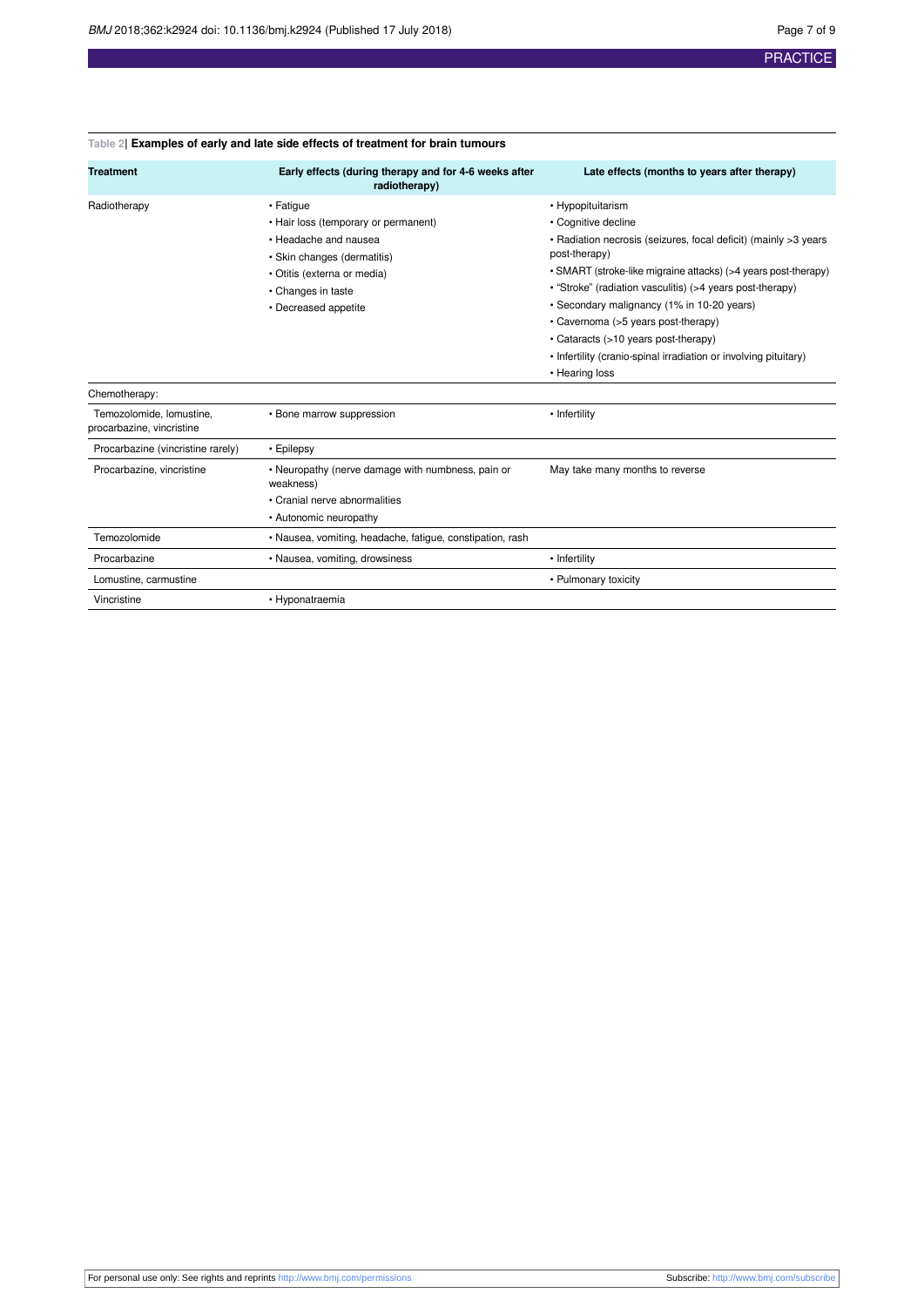## <span id="page-7-0"></span>**Table 3| Pros and cons of more frequent follow-up for people with brain metastases**

| Possible advantages                                                                                                                  | Possible disadvantages                                                                                                                                                                                                           |
|--------------------------------------------------------------------------------------------------------------------------------------|----------------------------------------------------------------------------------------------------------------------------------------------------------------------------------------------------------------------------------|
| May identify recurrent disease earlier, which may increase treatment options<br>or enable treatment before people become symptomatic | There is no definitive evidence that identifying recurrent disease early improves<br>outcomes                                                                                                                                    |
| May provide information on the course of the illness and prognosis                                                                   | May increase anxiety if changes of uncertain importance are detected on imaging                                                                                                                                                  |
| It provides an opportunity to identify patient or carer needs (such as<br>psychosocial support and late side effects of treatment)   | Some people may find more frequent imaging and hospital contact reassuring. Some people can find more frequent imaging and hospital contact burdensome and<br>disruptive—they feel their life revolves around their latest scan. |
|                                                                                                                                      | There may be a financial cost from taking time off work and travelling to appointments                                                                                                                                           |
|                                                                                                                                      | More imaging and follow-up is resource-intensive for the NHS.                                                                                                                                                                    |